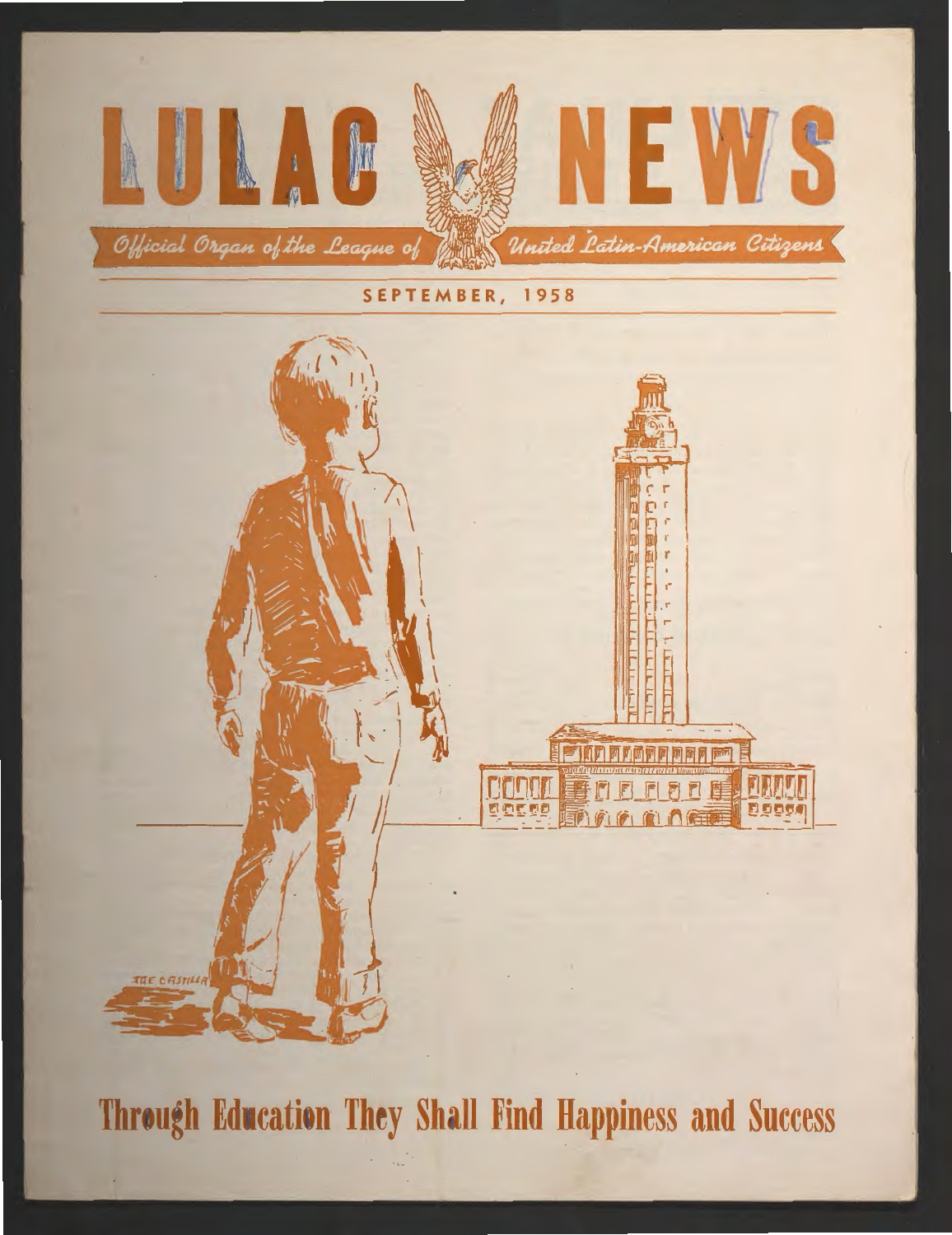

Vol. 26

September, 1958 No. 7

## **ST AF F**

Tony Campos, National Director of Publicity Moses M. Sanchez, Business Manager and Editor Vicky Cortez-Distribution Manager

The Lulac News is published monthly by the League of United Latin American Citizens. As the official publication of the League of United Latin American Citizens, this magazine publishes authorized notices and articles regarding the activities and interests of Lulac Councils throughout the United States. Address all communications to Lulac News Office, 504 Southern States Life Bldg., 3402 Montrose Blvd., Houston, Texas.

#### **TABLE OF CONTENTS**

| Message of the National President Page 3      |  |
|-----------------------------------------------|--|
|                                               |  |
|                                               |  |
| From the Regional Governor of Michigan Page 7 |  |
|                                               |  |

The front cover depicts a young man who is about to accept a challenge from our democratic educational means and facilities. He is about to take the first steps that will enable him to study and learn to become a worthy asset to his country and a credit to his people. He will encounter many obstacles and problems. He will at times find it impossible and difficult to continue his studies. And when he becomes discouraged, he will find that LULAC will be ready to give him all the assistance that he might need for LULAC believes that Education is the Foundation of a True American Citizen.

-Tony Campos-Dir. Publicity

## **EDITORIAL**

By MOSES M. SANCHEZ, Business Manager and Editor

# EDUCATION – The Avenue to Your Ambitions?

Can it be said that education is the avenue to the fulfillment of your ambitions? This question has kept many wise men and women awake at night, because if education is not the avenue to your ambitions it can at least be the way to a happier and full life.

What is the literal meaning of the word Education? According to Mr. Webster, Education is "Cultivation and training, as of the mind; the acquisition or imparting of knowledge." Keeping this in mind, Education then is a tool that when acquired and used wisely, can help a person or persons climb to success. Success is a word that it synonymous to such words as achievement, luck, consummation, prosperity and victory. If you will notice, these words are all positive in nature. They reflect hidden desires, dreams and goals to many people.

There is no man or woman alive that does not daydream about something which he or she would like to acquire either materially or spiritually. Daydreams are wonderful. They are an essential prelude to the working ideas that make that dream a reality. It takes no real education to daydream, but it takes a combination of education, common sense, hard work and some luck to put that daydream into a reality which will benefit mankind and our society in general.

Remember your friends and society in general, evaluates you, not in accordance with your daydreams, but in accordance to your real contributions and actions towards any given group, individual or society itself.

The greatest goal in LULAC today is EDUCA-TION. Proudly has LULAC introduced, through the "LULAC EDUCATIONAL FUND INC., the basic idea of education of its people and the far reaching effects that the introduction of such a program can have on the present and future generations. With your help, LULAC is making possible the spreading of a great gospel. EDUCA-TION.

The Opportunities which have presented themselves to people who are now judged successful by our society, can and will present themselves to you in the future, but here again you will be faced with the ability to handle these opportunities to your advantage. Your greatest tool for accomplishing your goal is EDUCATION.

There are many new horizons open to those who will be ready to handle them. Equip yourselves and your children for these horizons. Put yourselves and your children in a position to turn an opportunity into an achievement, a victory or a success. Use the greatest power that God has bestowed upon you:

"THE ABILITY TO REASON THROUGH EDUCATION."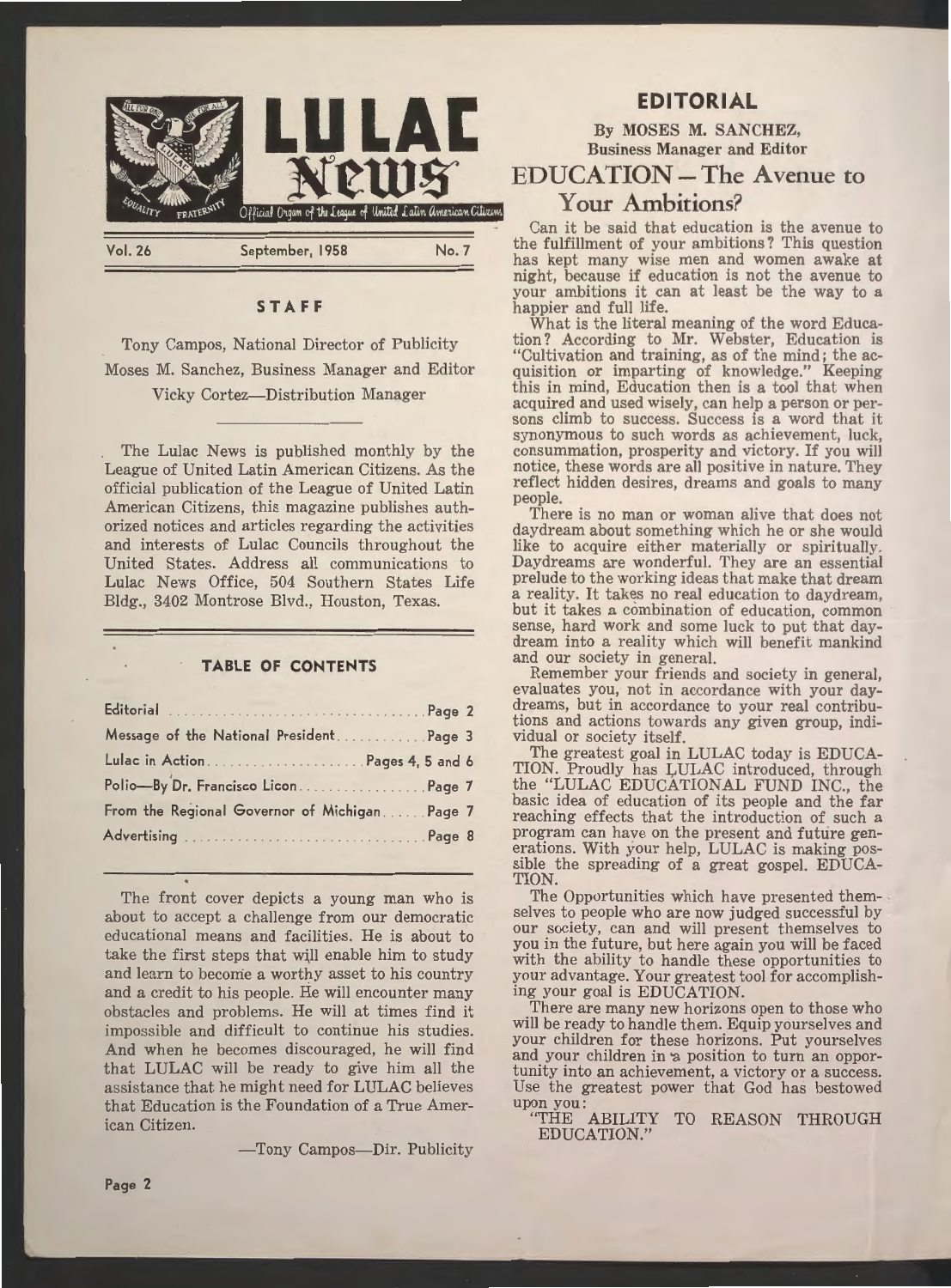

# **PRESIDENT'S MESSAGE**

... the days of the cliques and the domineering factions are over

... we must strive for respect and dignity among ourselves,

before we can demand it of others.

**FELIX TIJERINA** 

It is natural for us who were fortunate enough to attend the National Convention in Laredo a few weeks back to rehash and muse over many of the contents, decisions, and language. I have learned much and consider myself fortunate for the experience. It is certainly very inspiring for us in LULAC to share together the wonderful sounding board and implementation of positive thinking that our annual gathering offers.

At conventions our hearts bared and our spirits naked put forth into the efforts of community, of interests, for our people and our ideals. There we see and hear of the many channels to a common goal. Yet, some channels may be muddy, others crystal clear, and many unnegotiable. But the fact remains that they are and stem from a diversity of minds, factors, and experience within the framework of LULAC. As such we should and must respect such diversity and approaches to our aims, goals, and purposes, whether we accept them or not is another issue and a perogative of a democratic organization.

**My** last two administrations has tried to offer and present LULAC as an organization seeking to secure and achieve respect, dignity, unity, and recognition for our people in the eyes of our fellow Americans, and in that respect, dignity and unity, we hope to attain recognition of our ethical entity as a minority group of consequence in the American scene. But, my fellow LULACs, the truth is that we must strive for respect and dignity among ourselves, before we can demand it of others. Therein lie the key of essence of community of interests and the future of LULAC. I am very much aware of the difficulty in overcoming lifelong prejudices, attitudes, and behaviours, and in particular petty likes and dislikes, and believe me I am just as guilty of this as the next person, but I'll tell you that since I have been your National President, I have made an honest effort to curb all of those traces and I feel better for it. My faith and work in LULAC is a criterion to that effort.

Not too long ago I had the priviledge of meeting and speaking with a wonderful person who was most charming and intelligent. He was a Minister of the Gospel who had spent his early years serving at a Mission church in China. Of the many interesting things he spoke about were the experiences he encountered with what he called "the Rice Christians". It seems that among his parishioners he could always count on a certain percentage of converts that attended services only when they were assured of a ration of rice that the Mission put out to help their people. The good Minister, with all his faith in God and humanity never did become inured to those whose attendance fluctuated with the stockpile of rice at the Mission storehouse. Yet he told me that his life was made richer by those true converts who stayed with the faith through feast and famine. The true moral is that people act pretty much the same all over the world, including in LULAC, the degree depends on the strength and sincerity of character in the individual.

Of deep concern to me at this time is the erroneous impression that my administration is partial and favorable to certain areas and neglectful of others. Such is not and never has been the truth. I try to attend as many functions as it is humanly possible. When the time elements conflict, and there are two or more on the same date, I try to send a representative of the National Office. It may be that some areas are more active than others and the demands from them more excessive. We are growing awful fast and the distances involved are getting larger. The LULAC Educational Program has taken a lot of my personal attention and sometimes curtail my schedules to the detriment of a meeting here and a banquet there. But nevertheless I will try to visit the states of Arizona, Colorado, and New Mexico this year. As my mother (God Bless Her) used to say when she divided a piece of bread among us when I was a child, "o todos hijos o todos entenades". To me a brother LULAC is the same whether he is in Michigan or California or Minnesota or Texas, I am not going to be bound by provincial thinking or acting. We are a National Organization and as such must of necessity act and think like one. The time is fast approaching when with new enthusiasm and superb leadership which will be available to us from the north, the midwest. and the east and we must be ready to give them the loyalty and efforts that we have given in the past to others from the south and the southwest. The days of the cliques and the domineering factions are over ... the new leadership is now going to come from the people ... not inspite of the people. The only divided faction in LULAC exists only in the minds of individuals who cannot see or dare to acknowledge the handwriting on the wall. LULAC is a lifetime job of working with each other and for each other ... let us take satisfaction and be proud of our work with LULAC ... let's work now because Today is the Tomorrow we were worrying about Yesterday.

God Bless You Felix Tijerina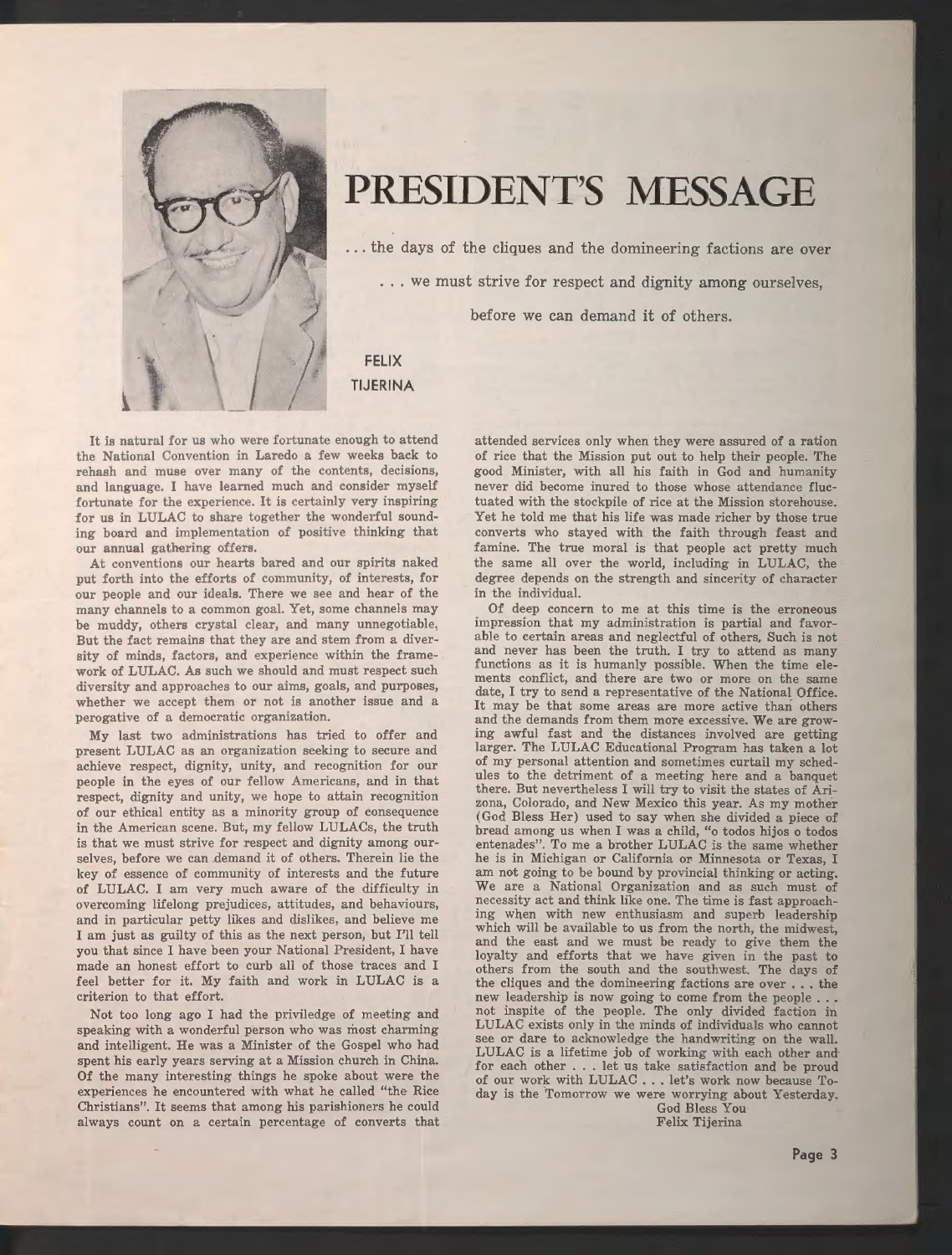

JOE ALDAPE, left, president of the League of United Latin American Citizens, Galveston chapter, is shown presenting scholarships worth \$250 and \$50 expenses to three Galveston high school graduate Mary Ruth Gonzales, Enrique Carmona and Mercedes Cortez, left to right. The annual scholarship ward is financed by various benefit events presented during the year by LULAC.

#### **New Mexico**

Congratulations are in order to the Hon. Matt Sandoval, Reg. Governor for LULAC of New Mexico who has launched a membership drive for LULAC in the Land of Enchantment. Good Luck, Matt.

#### **San Antonio, Texas**

Brother Pete Tijerina, prominent attorney from San Antonio, Texas, and former Reg. Gov. of LULAC for Texas, was a recent visitor to the Windy City of Chicago. Pete was there attending a Criminal Law Seminar at Northwestern University. He visited with several of the LULAC dignitaries in Chicago and the surrounding areas. We hope Pete enjoyed the Windy City hospitality.

#### **MAX PONITCH**

ACORN TIRE & SUPPLY CO. 723-725 W. Jackson Blvd. STate 2-7100

## LULAC IN ACTION.

### **IOWA**

#### **From Councils** 306 **and** 308

A surprise party was held for Anita Mosqueda. Approximately 60 guests were present. We understand everyone had a "ball."

Miss Perfidia Diaz was honored with a reception at Younkers Tearoom, Saturday, July 19, 1958 in connection with her triumphant concert on July 17. Understand that this young lady is really great. She is a June graduate of the Chicago Conservatory of Music. The entire program was recorded and interested parties can purchase either<br>the program in its entirety or single recordings. the program in its entirety or ingle recording . Maybe we can have the honored plea ure of a performance (live) at our National Convention which will take place in Chicago next year. Would you really like to hear her? If so send us a post card and let us know. Maybe it can be arranged,

We have athletes in this section. Brother Gene Ramirez has reached the finals of the West Des Moines City Golf Tournament. Wonder how he made out?

#### **CHICAGO, ILLINOIS**

#### **Council** # 288

These people are having a Lulac initiation Banquet and Dance at Midwest Hotel, November 8th, 1958. Purpose of this "Jump" is to welcome into Lulac the several new Illinois councils that have been formed in the past year but have not been accorded the formality of a banquet to introduce their members to the already established councils in the state. A number of Chicago dignitaries will be present. Understand that National President, Felix Tijerina and some of the national officers will also be present. (Man this sounds like fun.) Don't miss it. Everything is priced reasonably. We will give you more information in our next issue.

HEY BOYS AND GIRLS, WE NEED ADS.

#### **IMPORTANT**

1st Supreme Council meeting, Midwest Hotel, Nov. 8-9, 1958, Chicago, Illinois.

**LULAC COUNCIL #151, GALVESTON, TEXAS**  SINCERELY CONGRATULATES THE NEWLY APPOINTED STAFF OF "LULAC" NEWS FOR THEIR FINE AND PROMPT WORK DURING THIS ADMINISTRATION. WE ALSO WANT TO SALUTE AND WELCOME INTO LULAC ALL NEW COUNCILS WE URGE THE OLD COUNCILS TO KEEP UP THEIR LULAC SPIRIT HIGH A MOST CORDIAL INVITATION TO ALL GULF COAST COUNCILS TO OUR COMING BIG DANCES AT THE MARINE BALL ROOM OF THE PLEASURE PIER ON OCT. 25th, 1958, AND FEB. 21st, 1959 "ONE FOR ALL ... AND ... ALL FOR ONE"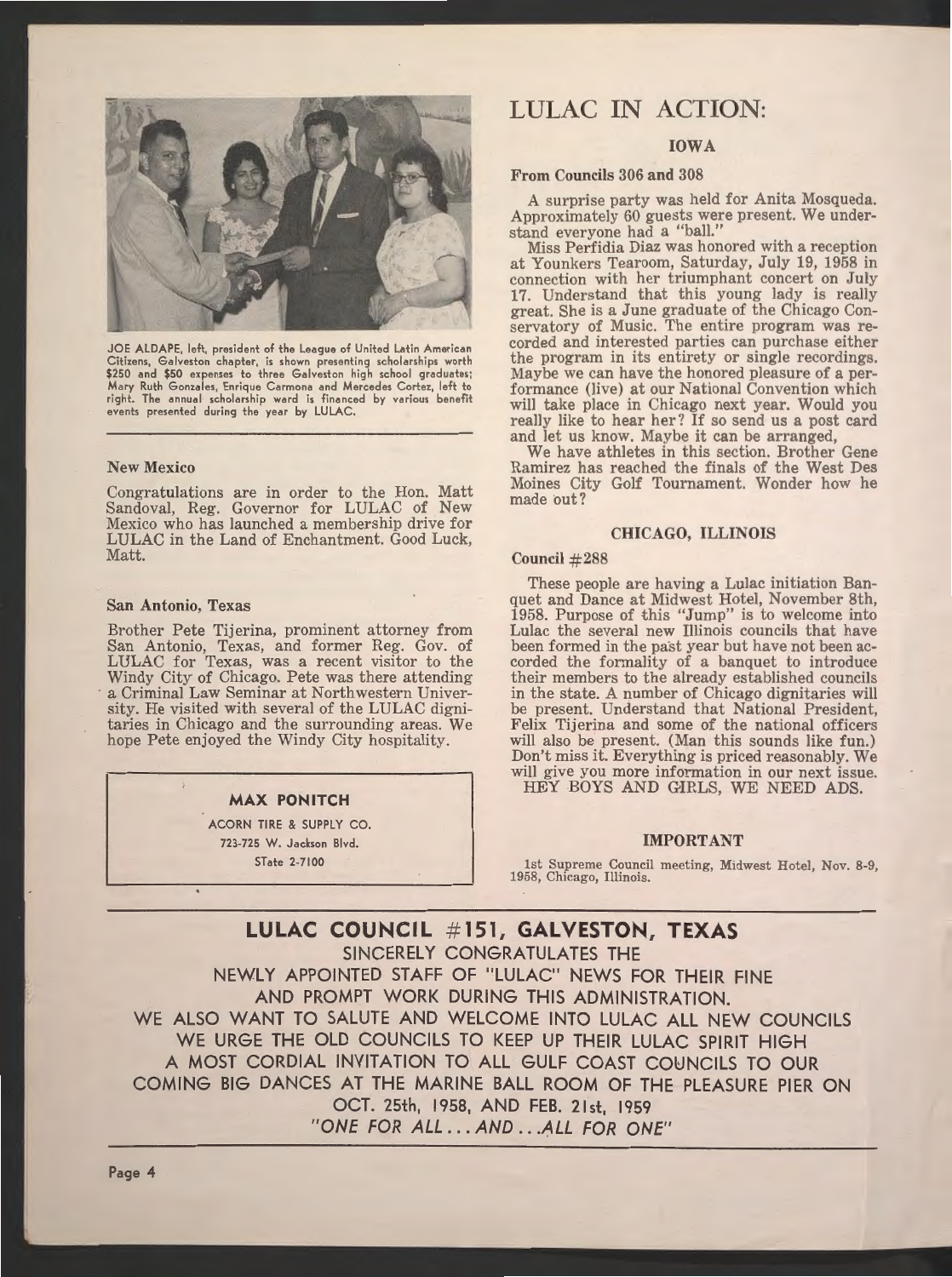#### **Galveston**

The two annual scholarships awarded this year by the Galveston Council went to Frank Carmona and Mercedez Cortez. It also aided Mary Ruth Gonzalez with \$115.00 to help her through her last year of college. The Annual Picnic was held at League City and it was a huge success. A Halloween Dance has been set for Nov. 1st at the Galveston Pleasure Pier at which time the annual Sweetheart Contest starts.

#### El Paso

A great achievement and victory has transpired to one of our brothers, Mauro Rosas, a member of Council #8, El Paso, Texas. Brother Rosas was elected as a representative in the legislature for the State of Texas. An attorney by profession he was born in the fair City of El Paso, Texas. Brother Rosas holds a degree in law from Southwestern Law University. In his professional career he has acquired many accomplishments, this most recent one being one of the greatest.

We in Lulac sincerely congratulate brother Rosas and wish him all the luck in the world. May you have good health, good fortune and see your goals and dreams materialize very quickly. You deserve them.

#### **Beaumont**

It appears that the Beaumount Council  $(\text{\#235})$ is "shore" trying to straighten out some of its delinquent members. Nice going fellows, we certainly need more of that. A true blue LULAC does not have to be reminded of his dues.

#### **San Antonio**

Understand that Miss Ann Alvarez graced our brothers in San Antonio Council with a visit while on her way to Houston for the Junior National Convention. A Real Great Lulac, this gal Ann.

Brother E.G. Luna has been named to the Bexar County Hospital District Broad. Brother Luna plans to keep the S. A. Council informed as to some of the board's accomplishments and goals. This San Antonio bunch are certainly go-getters. They are very actively working on their membership drive. Incidentally how is your council's membership drive coming along? Let us know. The fellows in San Antonio love competition. This may even call for some kind of a contest? We can have one, if you don't mind competing.

#### **Baytown**

Baytown Council No. 227 will hold a Masquerade Ball on Oct. 31st at the air conditioned Recreation Hall No. 2 in Baytown, Texas. Ben Araujo is Program Chairman and he also announced an open house for members and their families to be held on August 31st at the Councils Club House. The Baytown Council is also planning to acquire a larger piece of land for their club house. Baytown members and their wives who attended the Junior National Convention Ball were: Mr. and Mrs. Daniel Sandoval, Mr. and Mrs. Andrew Contreras, Mr. and Mrs. Silvestre Juarez, Mr. and Mrs. Ruben Gutierraz, Mr. and Mrs. Tony Campos, Mr. Lucas Vegas and daughter, Mr. Jesse Lopez, and Mr. and Mrs. Joe A. Contreras.

#### **FROM WISCONSIN**

LULAC Council No. 334 recently held a Baile Ranchero to raise funds for council activities. Leo Espitia and Joe Davila were chosen as the LULAC's wearing the most authentic Ranchero Costume. The Milwaukee Council also installed new members on Sunday Aug. 2nd. Reg. Gov. Emile Garcia gave a very interesting talk on unity and duties of LULAC members to their community. Mrs. Juana Rivas of the Spanish Club of Milwaukee gave a short talk on citizenship. Dist. Gov. Jube Rodriguez assisted the Reg. Gov. in the ceremonies. Afterwards a buffet lunch was held at which time all proud and new LULACs had a wonderful time. One note of sadness was that Mrs. Carmen Contreras and Miss Berta Nino will be moving to El Paso, Texas. However, Milwaukee's loss is El Paso's gain, for both ladies will undoubtedly become immersed in LULAC as soon as they get to El Paso.

#### **IMPORTANT NOTICE FOR**

#### **CALIFORNIA LULAC**

Our national president has called an area meeting for Sunday Oct. 12, 1958 at San Francisco, Cal. More information of time and place will be forthcoming.

## LOS ALAMOS, NEW MEXICO, **COUNCIL #212**

The Los Alamos LULAC Council No. 212 are busy beavers building a fireplace in the communities picnic grounds. A LULAC picnic will be held on Sept. 7th. Music for the New Year's eve dance will be furnished by the Anaya Band from Santa Fe. Other important projects have been taken up by the Los Alamos Council No. 212.

We Are Behind The LULAC News We Support the Jrs.

We Promote LULAC

**LULAC COUNCIL #319 Mason City, Iowa** 

Reasonable Prices We Deliver

#### **L & K FLORISTS**

Mrs. Mary R. Medina, Owner

FLOWERS FOR ALL OCCASIONS

Phones: Day, CA 2-1427 - Night, CA 8-1024

26011/2 Navigation Houston, Texas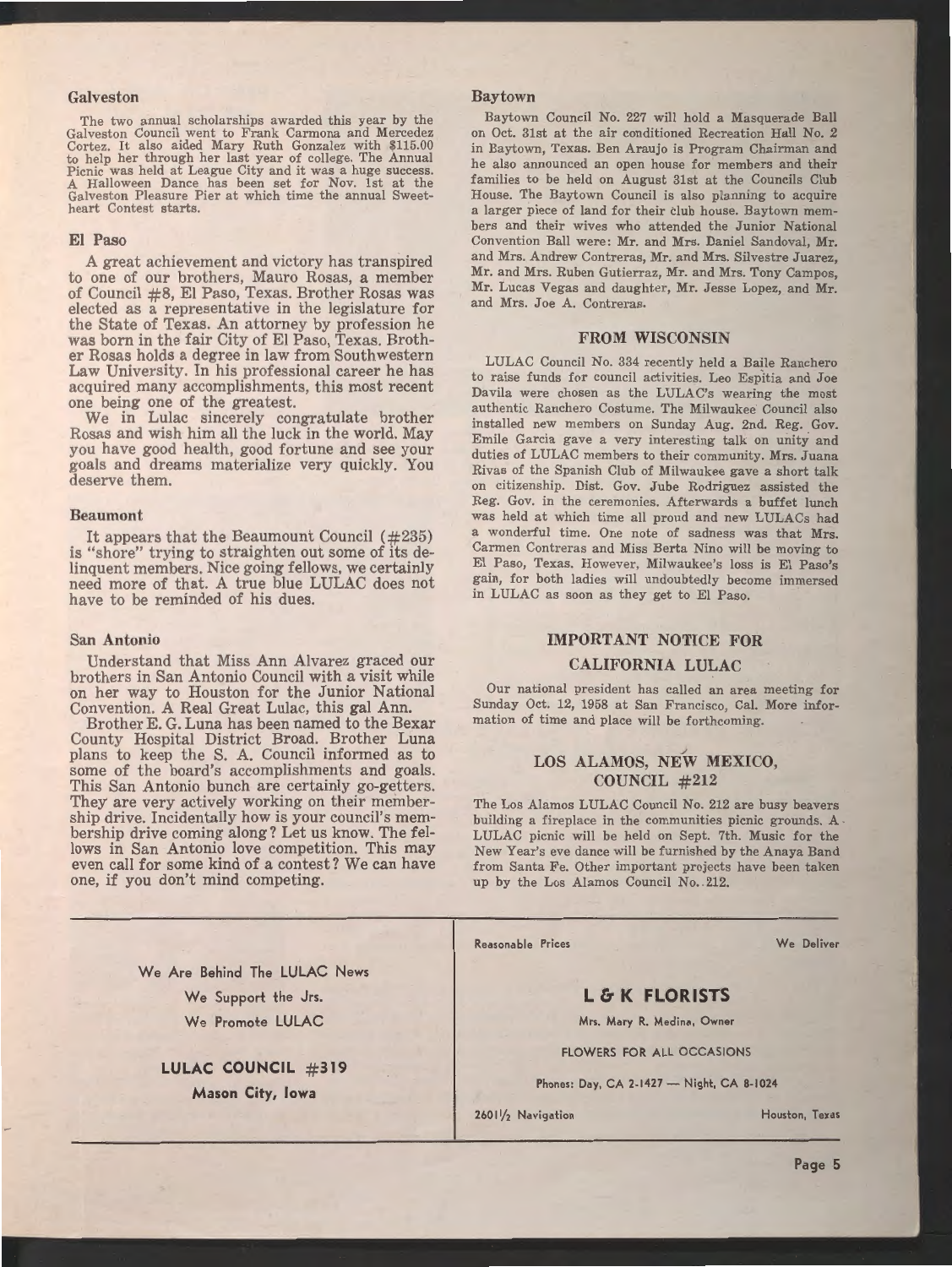

#### CORONA JUNIORS IN ACTION

Left to right, seated: Chenta Barron, historian; Cleo Ybarra, secretary; Bobby Alva, president; Rosie Montejano, vice-president; Frank Montoya, treasurer; standing, left to right, Gloria Varela, publicity chairman; Lucille Rodriguez, program chairman; Johnny Balles, chaplain; Margaret Munoz, corresponding secretary; and Domingo Duarte, sergeant-at-arms; Frank Hernandez (not pictured) is parliamentarian.

#### **Council #265, Fabens, Texas and Secure 2018** presented by

will hold a Turkey Shoot on Nov. 16th and 23rd

to raise funds for the Christmas Party of the

Underprivileged Children of Fabens

## **CORONA, CALIFORNIA, JR. LULAC'S ARE LARGEST CHAPTER IN COUNTRY**

An announcement of great pride to the members of the Corona, Calif. Jr. LULAC Council #307 was made by president Bobby Alva, that this chapter is the largest in the country. (82 members.)

This group. only formed but a few months has already been recognized in the community for its enthusiastic efforts for a better community. Though only a few months old this council gave a scholarship to an outstanding high scliool student and raised funds for this purpose by holding a dance at the Local Junior High School All Purpose Room. At present they are busily engaged in the clearing of the neglected area of the Sunnyslope Cemetery. This project will take quite some time since it is a large area. Other very worthwhile projects are in the agenda for this fall.

Not all is work and no play for this hardworking group of youths. The city of Corona .has gone all out to cooperate with the Jr. Lulacs by allowing them to hold their meetings this summer at the City Park Plunge, where swimming follows the business meeting, which is held in the staff room of the plunge. Also they have had successful picnics at the beautiful Jameson "Crown Ranch." This ranch is atop the foothills above the circle city of Corona and from this spot the city of Corona is viewed. Here they have enjoyed wiener bakes, roasted corn, swimming and dancing in the evenings.

#### **IMPORTANT NOTICE TO ALL TEXAS LULAC COUNCILS**

Alfred J. Hernandez, Reg. Gov. of LULAC for Texas, has called an important meeting of all Texas LULAC Council Presidents. Time: 9 :30 A.M. Place: Hilton Hotel, San Antonio Date: Sept. 28, 1958

Purpose: To Discuss Plans for Promoting the LU-LAC Educational Fund Inc.

 $-40$ 

#### **BULLETIN ... FROM THE NAT'L TREASURER**

All LULAC Councils must pay their dues by the quarter.  $90\%$  of the Council are at this time in arrears. May I hear from you soon.

Dan Sandoval, Treas.

## **SCHOLARSHIP DANCE-SEPT. 13**

League of United Latin American Citizens featuring

**SAL CHICO and ORCHESTRA** 

400 W. Colorado

ELKS LODGE 8:30 P.M. to I A.M.<br>00 W. Colorado Semi-Formal Pasadena, Calif. Donation \$1.75



**Attorney Mauro Rosas of Council #8, El Paso, Texas, was recently elected to State Representative of the great State of Texas. Brother Rosas has** been **very active in community and state activities and will be a credit and a great asset to LULAC as a State Representative** in **Austin, Texas.**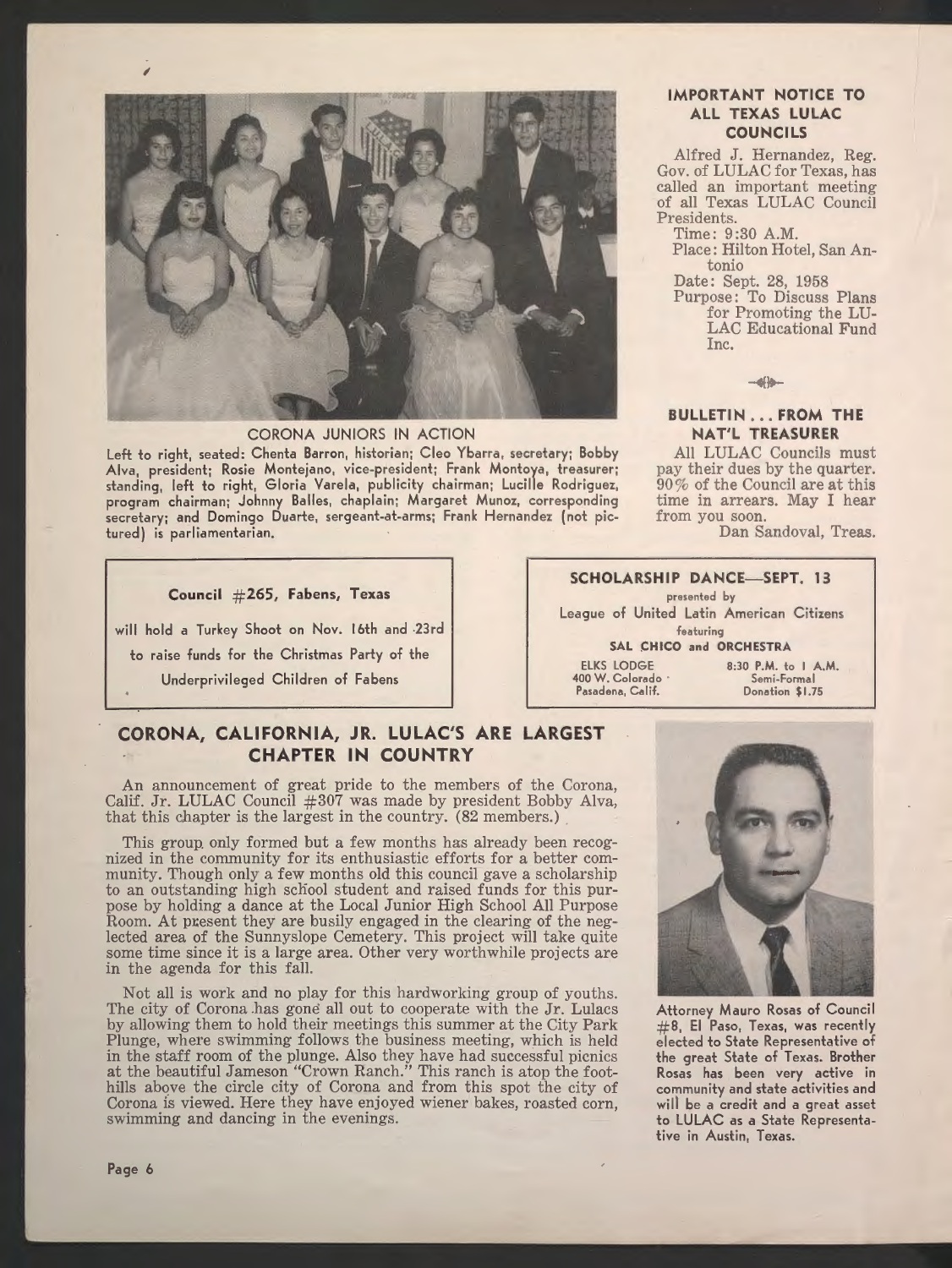# **POLIO By Francisco Licon, M. D. LULAC Nat'l Dir. of Health**

By now it has been established, beyond reasonable doubt, that the "Salk Vaccine" is definitely a most efficacious means whereby to prevent the onslaughts of that greatly dreaded enemy of human well-being "Poliomyelitis." What we now have to fight is the inescapable complacency of people. "Polio" has not been stopped just by virtue of the fact that a successful vaccine is available. That vaccine **must** be urgently, continuously and always be administered to any and all individuals who have not previously had it. This does not mean only those people who were "alive and kicking" so to speak, when the vaccine was developed; it means every single young infant that will be born from now on! It seems hard to believe, but it is a fact, that people fall into this self-complacncy, whereby they fail to realize that humans



**The Bensenville LULAC Councils of Illinois gets together to discuss ways and means of promoting LULAC in the Bensenville area. Hon. Rudy Perales the Dist. Gov., front row, second from left, meets with the council to help plan out the program for 1958-59.** 

#### **ATTENTION HOUSTON LULAC'S**

Council #60 will hold their Annual Ball at the Emerald Room of the Shamrock Hilton on Sunday, Sept. 21st at 8 :30 P.M.

Get Your Reservations from any of the Houston LULAC Members.

#### **CALIFORNIA**

LULAC Council #316 Anaheim, Cal., is busy with their "Taquito" stand which is operated every Sunday at the Airborne Jamaica. A Halloween Dance "Oct. 32nd" will be held to raise funds for council projects. Prizes for the winning costumes will be given. Good Luck to the Anaheim LULACKERS. Council #316 urges its members and friends to go to the Polls in November and fulfill their obligations as LULACKERS and as citizens of the United States.

are being born every day, every hour, every minute and that these new-born have **not** had their vaccinations against Polio. Over and above the fact that there are unnumbered individuals already born, who for one reason or another, have not availed themselves of this protection, is the fact that there are the limitless numbers still to come!! I hereby wish to most urgenty impress on one and all to, at the earliest opportunity, get those "shots." These vaccinations are available to all here in the United States of America! Those who cannot afford to get them from their private physicians have only to apply to their local city, county or state health authorities and get them free of charge. Please, please do not let this monumental endeavor fall because of complacency.

#### **FROM THE REGIONAL GOVERNOR OF MICHIGAN**

#### **Hon. Hector Cisneros ... Detroit, Michigan**

No longer are we a minority. How did we come to this conclusion?

Through Education and through LULAC.

Today, Americans of Mexican descent are not just employed as beet field workers, as section hands or general laborers. It was in the middle 1930's that LULAC began to push prejudice aside and emerge from isolation and poverty our people, the people of Mexican descent. We began taking advantage of EDUCATIONAL facilities, and very soon we were on our way to learn and to develop skills, and at the same time, prove that we possessed untested abilities.

Today, more than 40,000 Americans of Mexican descent have qualified as physicians, attorneys, as teachers and technical workers in the aircraft and automobile industries.

In practically every field we are now repre sented. This is a great achievement for LULAC in view of the fact that in 1930 there were only an estimated 1,000 teaching and mere 270 practicing medicine and law.

In pre-war days few of us could muster enough capital to start a business. Today, not just a few hundred, but thousands, own taxi companies, produce houses, chains of bakeries, restaurants, machine shops, grocery stores and many other business establishments.

As a result, our standard of living has increased tremendously; no longer are we discriminated upon, and each day we are given more and more opportunities to prove ourselves. All of this means that through Education we can achieve whatever we desire. It means that LULAC has been triving and working hard. It means that even though we are small in number, our nationality is no longer to be considered a minority group.